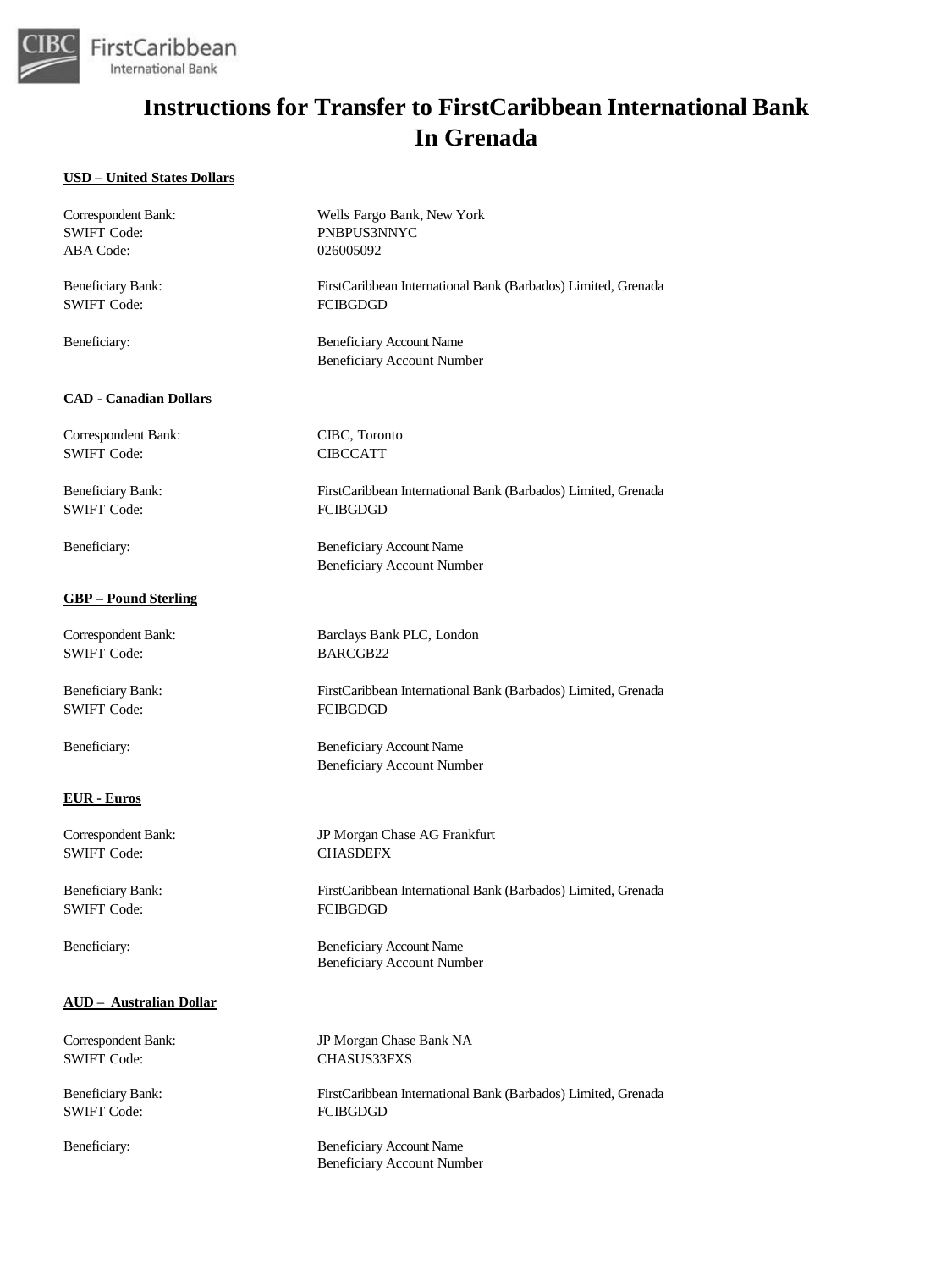#### **CHF - Swiss Franc**

| Correspondent Bank:           | JP Morgan Chase Bank NA                                              |
|-------------------------------|----------------------------------------------------------------------|
| <b>SWIFT Code:</b>            | <b>CHASUS33FXS</b>                                                   |
| <b>Beneficiary Bank:</b>      | FirstCaribbean International Bank (Barbados) Limited, Grenada        |
| <b>SWIFT Code:</b>            | <b>FCIBGDGD</b>                                                      |
| Beneficiary:                  | <b>Beneficiary Account Name</b><br><b>Beneficiary Account Number</b> |
| <b>HKD</b> - Hong Kong Dollar |                                                                      |
| Correspondent Bank:           | JP Morgan Chase Bank NA                                              |
| <b>SWIFT Code:</b>            | <b>CHASUS33FXS</b>                                                   |
| <b>Beneficiary Bank:</b>      | FirstCaribbean International Bank (Jamaica) Limited                  |
| <b>SWIFT Code:</b>            | <b>FCIBGDGD</b>                                                      |
| Beneficiary:                  | <b>Beneficiary Account Name</b><br><b>Beneficiary Account Number</b> |
| <b>DKK - Danish Kroner</b>    |                                                                      |
| Correspondent Bank:           | JP Morgan Chase Bank NA                                              |
| <b>SWIFT Code:</b>            | <b>CHASUS33FXS</b>                                                   |
| <b>Beneficiary Bank:</b>      | FirstCaribbean International Bank (Barbados) Limited, Grenada        |
| <b>SWIFT Code:</b>            | <b>FCIBGDGD</b>                                                      |
| Beneficiary:                  | <b>Beneficiary Account Name</b><br><b>Beneficiary Account Number</b> |
| <b>INR-Indian Rupee</b>       |                                                                      |
| Correspondent Bank:           | JP Morgan Chase Bank NA                                              |
| <b>SWIFT Code:</b>            | <b>CHASUS33FXS</b>                                                   |
| <b>Beneficiary Bank:</b>      | FirstCaribbean International Bank (Barbados) Limited, Grenada        |
| <b>SWIFT Code:</b>            | <b>FCIBGDGD</b>                                                      |
| Beneficiary:                  | <b>Beneficiary Account Name</b><br><b>Beneficiary Account Number</b> |
| <b>JPY - JAPANESE YEN</b>     |                                                                      |
| Correspondent Bank:           | JP Morgan Chase Bank NA                                              |
| <b>SWIFT Code:</b>            | CHASUS33FXS                                                          |
| <b>Beneficiary Bank:</b>      | FirstCaribbean International Bank (Barbados) Limited, Grenada        |
| <b>SWIFT Code:</b>            | <b>FCIBGDGD</b>                                                      |
| Beneficiary:                  | <b>Beneficiary Account Name</b><br><b>Beneficiary Account Number</b> |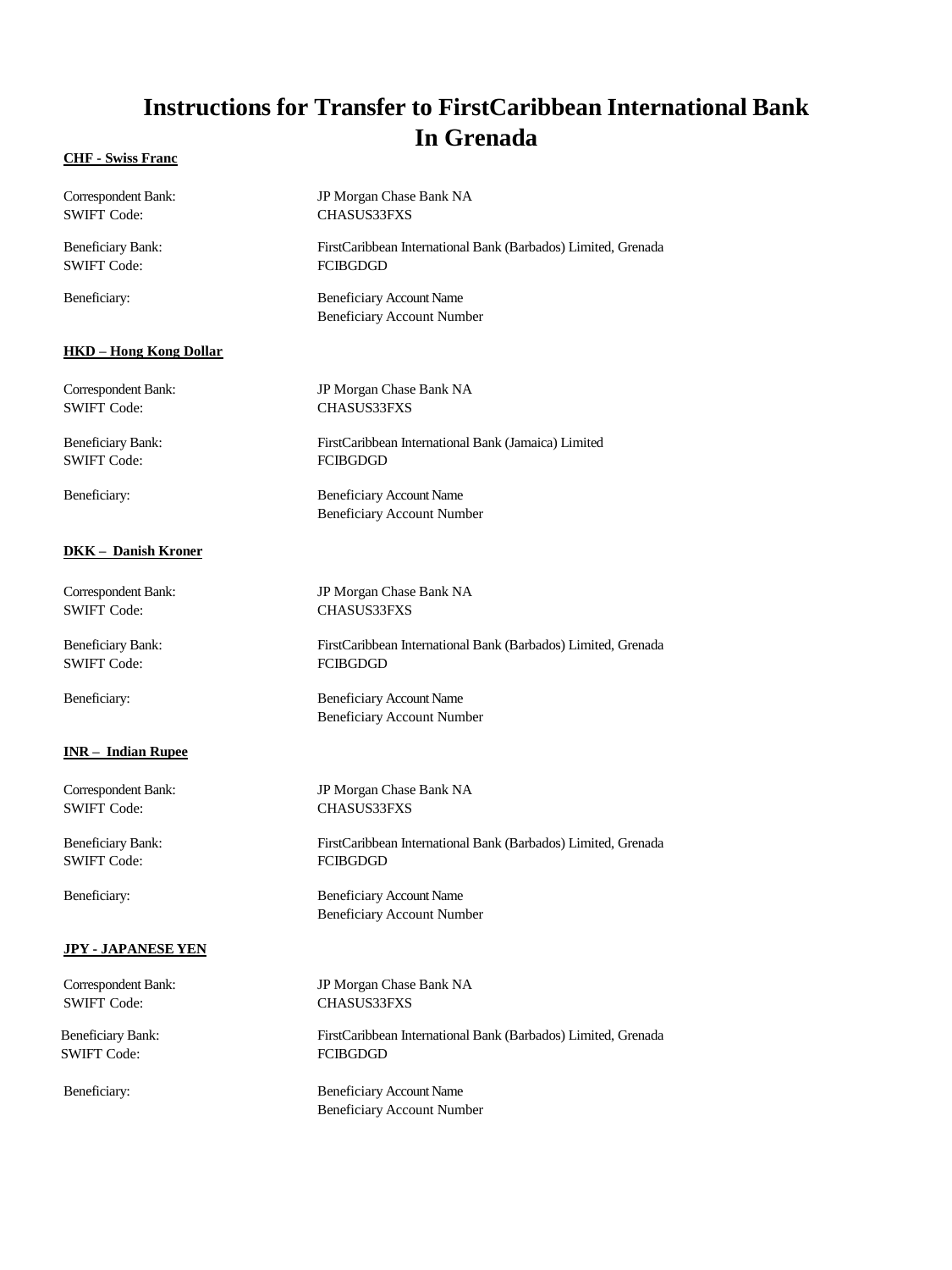#### **NOK – Norwegian Krone**

| Correspondent Bank:             | JP Morgan Chase Bank NA                                              |
|---------------------------------|----------------------------------------------------------------------|
| <b>SWIFT Code:</b>              | CHASUS33FXS                                                          |
| <b>Beneficiary Bank:</b>        | FirstCaribbean International Bank (Barbados) Limited, Grenada        |
| <b>SWIFT Code</b>               | <b>FCIBGDGD</b>                                                      |
| Beneficiary:                    | <b>Beneficiary Account Name</b><br><b>Beneficiary Account Number</b> |
| <b>NZD</b> - New Zealand Dollar |                                                                      |
| Correspondent Bank:             | JP Morgan Chase Bank NA                                              |
| <b>SWIFT Code:</b>              | CHASUS33FXS                                                          |
| <b>Beneficiary Bank:</b>        | FirstCaribbean International Bank (Barbados) Limited, Grenada        |
| <b>SWIFT Code:</b>              | <b>FCIBGDGD</b>                                                      |
| Beneficiary:                    | <b>Beneficiary Account Name</b><br><b>Beneficiary Account Number</b> |
| <b>SEK</b> - Swedish Krona      |                                                                      |
| Correspondent Bank:             | JP Morgan Chase Bank NA                                              |
| <b>SWIFT Code:</b>              | CHASUS33FXS                                                          |
| <b>Beneficiary Bank:</b>        | FirstCaribbean International Bank (Barbados) Limited, Grenada        |
| <b>SWIFT Code:</b>              | <b>FCIBGDGD</b>                                                      |
| Beneficiary:                    | <b>Beneficiary Account Name</b><br><b>Beneficiary Account Number</b> |
| <b>SGD</b> - Singapore Dollar   |                                                                      |
| Correspondent Bank:             | JP Morgan Chase Bank NA                                              |
| <b>SWIFT Code:</b>              | CHASUS33FXS                                                          |
| <b>Beneficiary Bank:</b>        | FirstCaribbean International Bank (Barbados) Limited, Grenada        |
| <b>SWIFT Code:</b>              | <b>FCIBGDGD</b>                                                      |
| Beneficiary:                    | <b>Beneficiary Account Name</b><br><b>Beneficiary Account Number</b> |
| ZAR - South African Rand        |                                                                      |
| Correspondent Bank:             | JP Morgan Chase Bank NA                                              |
| <b>SWIFT Code:</b>              | CHASUS33FXS                                                          |
| <b>Beneficiary Bank:</b>        | FirstCaribbean International Bank (Barbados) Limited, Grenada        |
| <b>SWIFT Code:</b>              | <b>FCIBGDGD</b>                                                      |
| Beneficiary:                    | <b>Beneficiary Account Name</b><br><b>Beneficiary Account Number</b> |